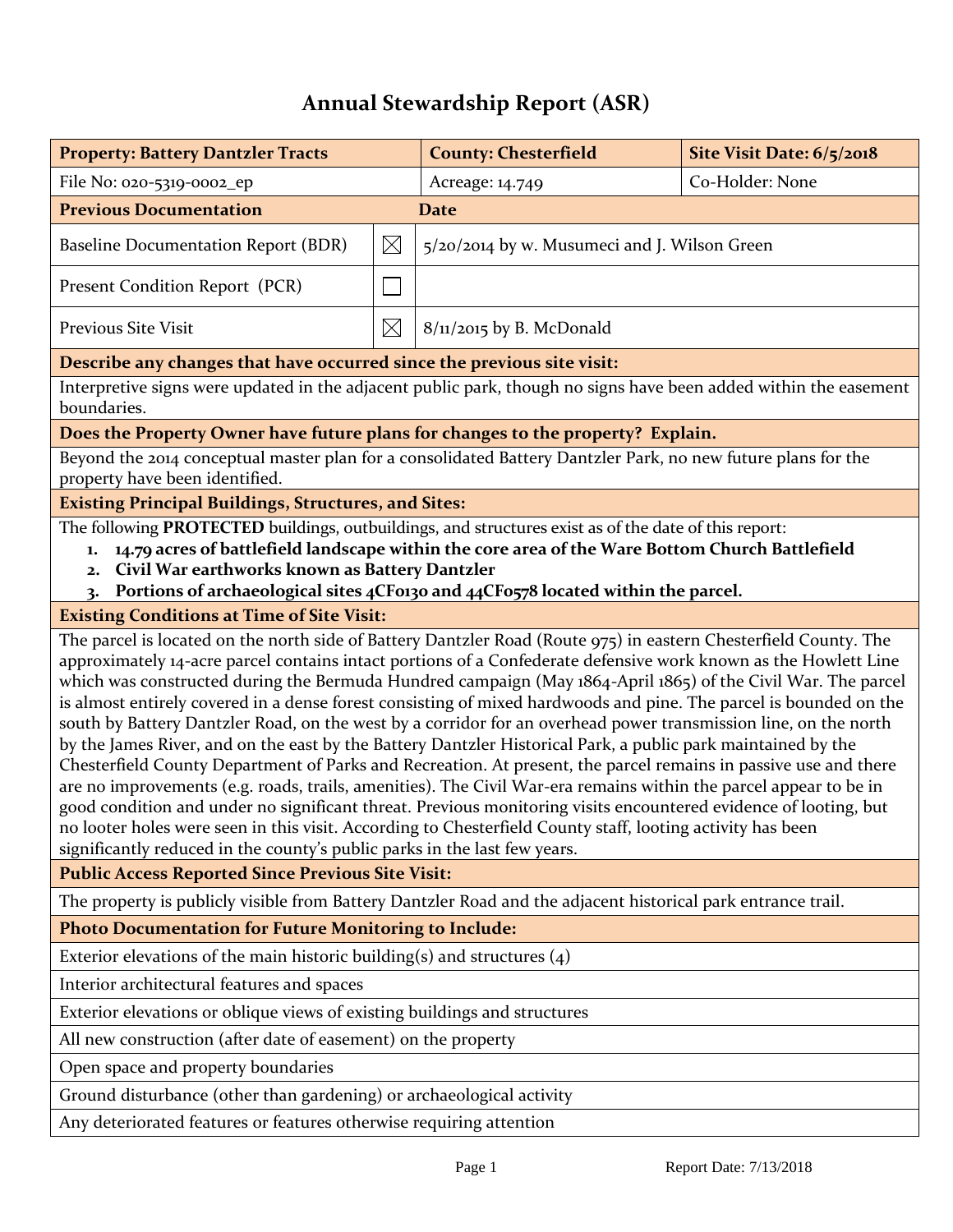**Property Information:**

Property Address: 1828-1832 Battery Dantzler Road, Chester, VA 23836

Directions: From Richmond, take I-95 South to Exit 61A for VA Route 10 East toward Hopewell. Merge on to Route 10/Hundred Road toward Hopewell. Travel for 0.5 miles and turn left onto Old Stage Road. Take the first right on to Battery Dantzler Road, property is on the left. Park in gravel lot of Battery Dantzler Historical Park. To enter the tract, do not follow the park trail but walk through the tree line on your left (facing the river), into the wooded area.

Owner Mailing Address: Chesterfield County Parks and Recreation, c/o Stuart Connock, P.O. Box 40, Chesterfield, VA 23832

Phone: (804) 751-4484 **Email: connocks@chesterfield.gov** 

## **Notes/Additional Information:**

The trail leading from the parking area does *not* go to the easement tract but leads to the adjacent, alreadydeveloped public park. Once you park in the parking area, the Battery Dantzler tract begins beyond the tree line on your left, as you face towards the river. To enter the tract, do not follow the trail but walk through the tree line into the wooded area.

| <b>Attachments:</b>                                                                                  |  | Notes:  |  |  |
|------------------------------------------------------------------------------------------------------|--|---------|--|--|
| Photographic Documentation:                                                                          |  | Digital |  |  |
| Maps (photo point map, survey, aerial map):                                                          |  |         |  |  |
| Other:                                                                                               |  |         |  |  |
| <b>Site Visit Conducted by: Robert Watkins and Charlotte Walters</b>                                 |  |         |  |  |
| <b>Photos Taken by: Robert Watkins</b>                                                               |  |         |  |  |
| Report Prepared by: Robert Watkins, Easement Stewardship Technician, and Brad McDonald who meets the |  |         |  |  |

Secretary of the Interior's Professional Qualifications Standards for Architectural History and Archaeology.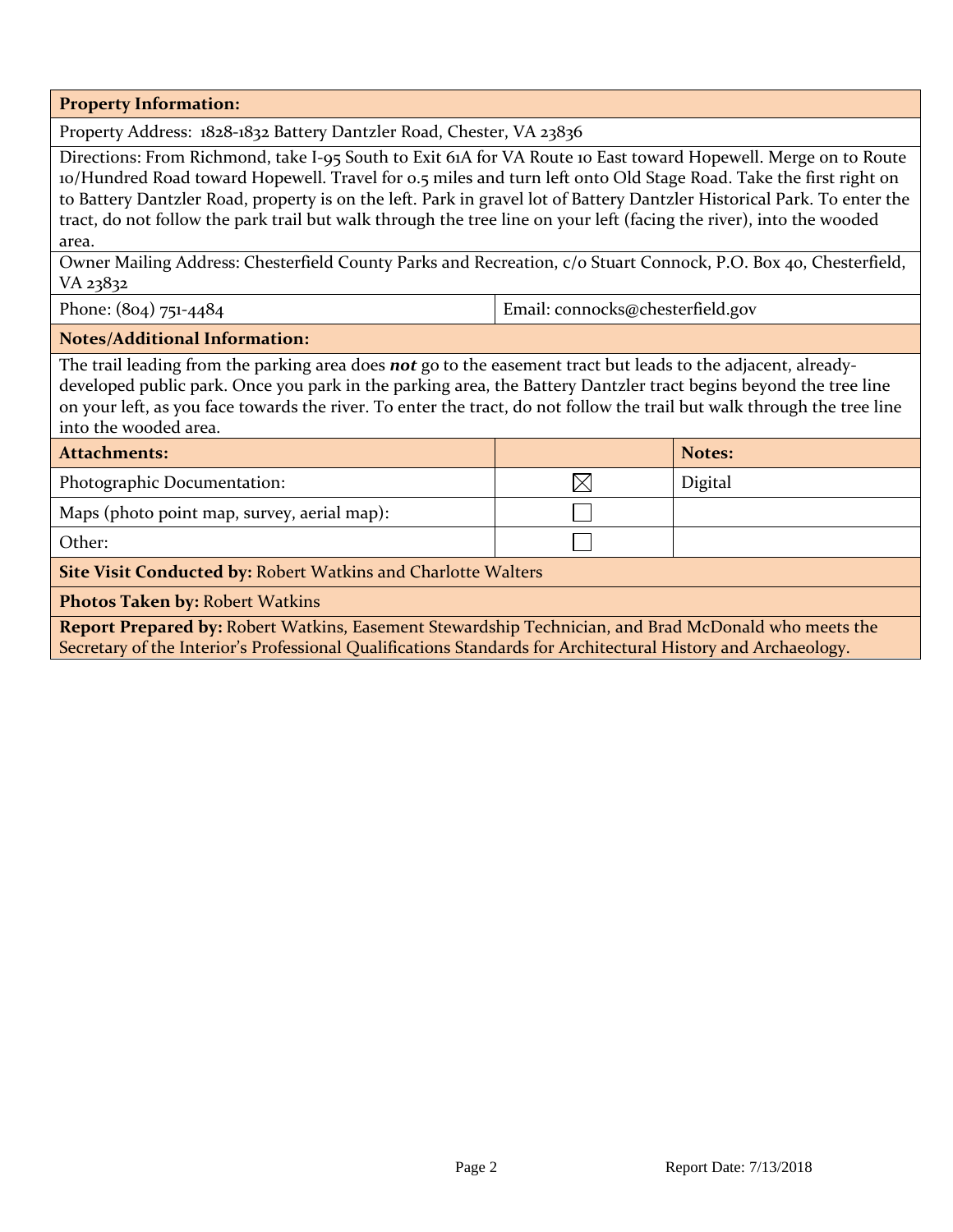## **PHOTOGRAPHIC DOCUMENTATION**



*Photo 1. View towards easement tract from public park road, Battery Dantzler Tract, 6/7/2018.*



*Photo 2. Battery Dantzler Tract, 6/7/2018.*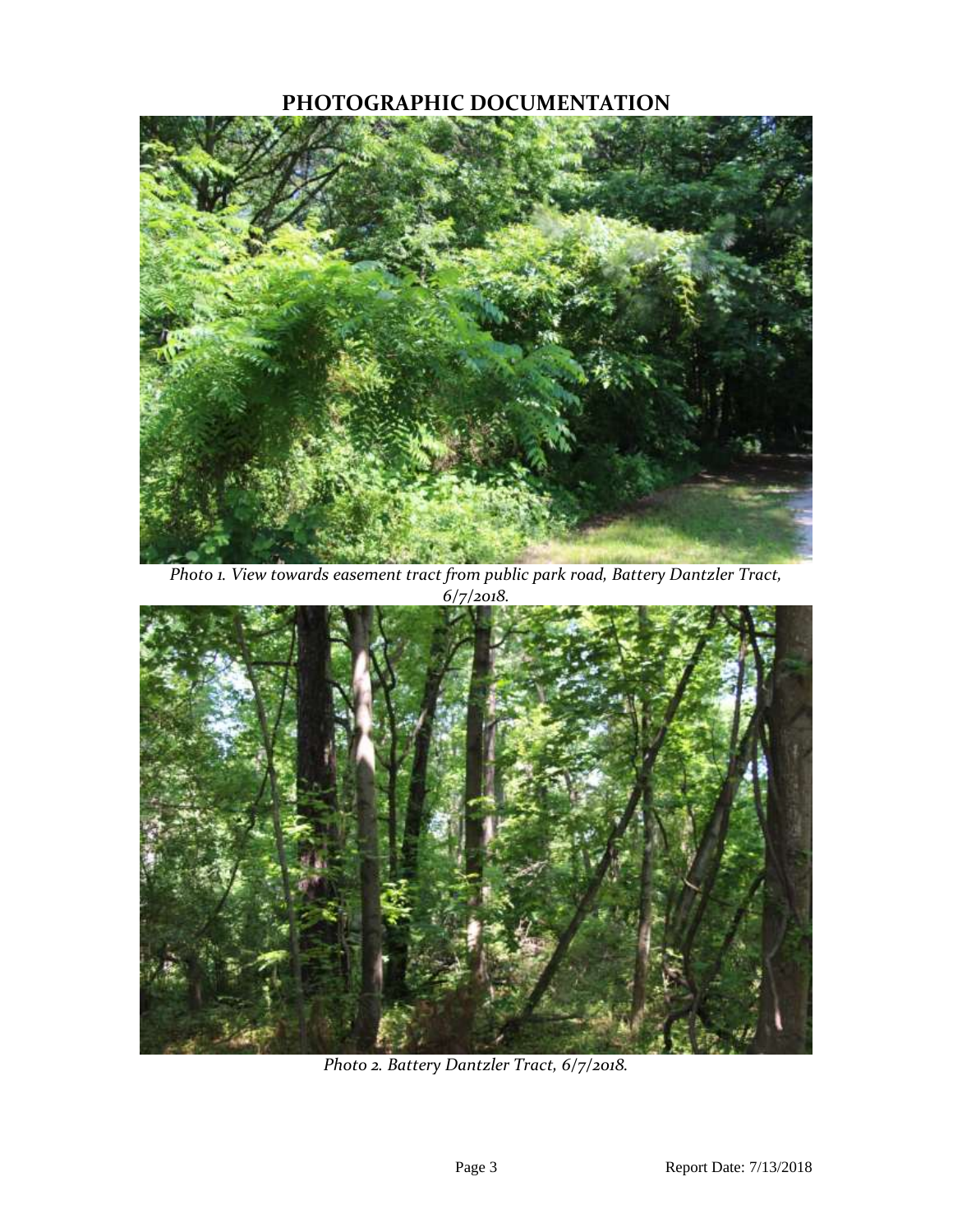

*Photo 3. Battery Dantzler Tract, 6/7/2018.*



*Photo 4. Battery Dantzler Tract, 6/7/2018.*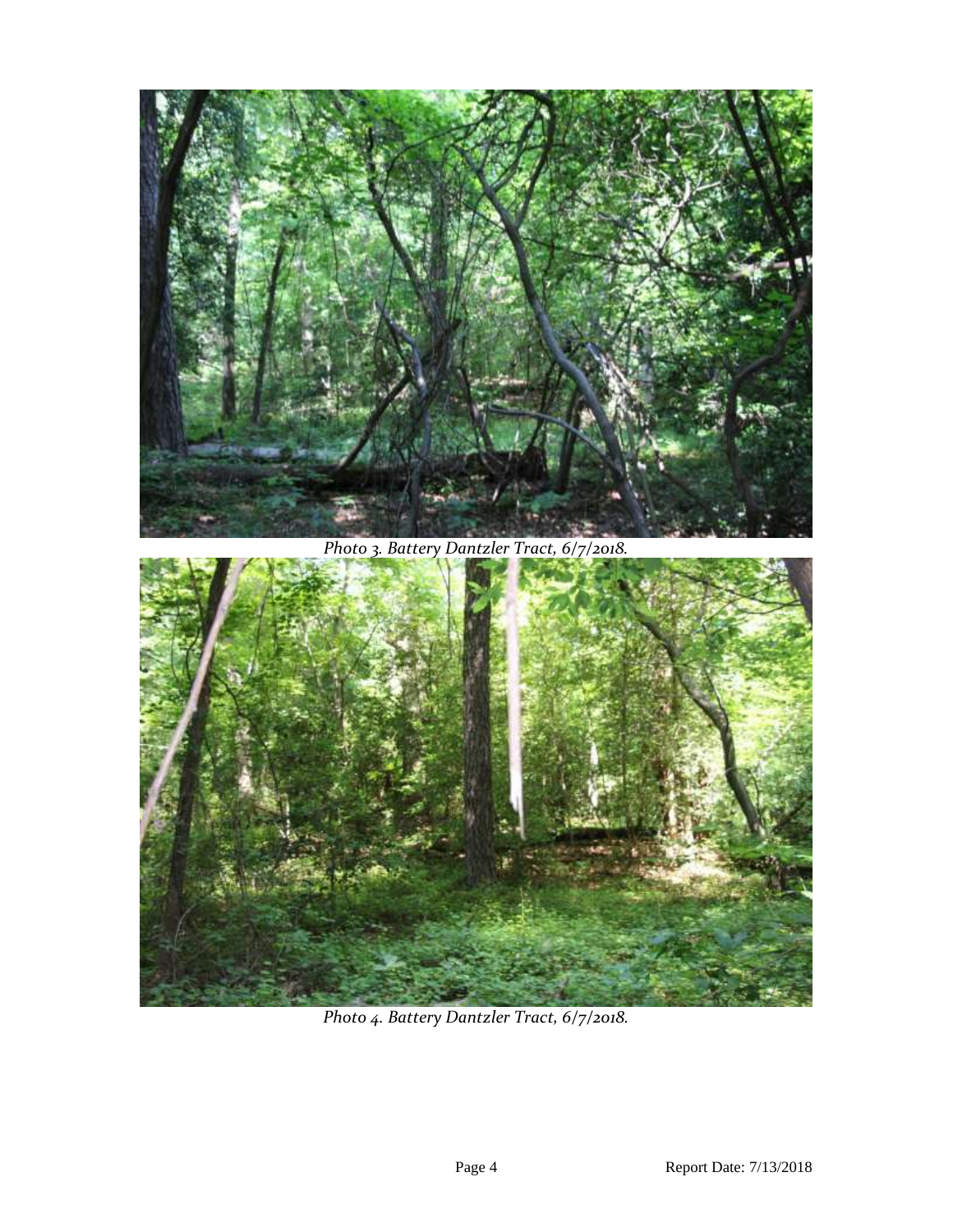

*Photo 5. View of earthworks, Battery Dantzler Tract, 6/7/2018.*



*Photo 6. View of earthworks, Battery Dantzler Tract, 6/7/2o18.*